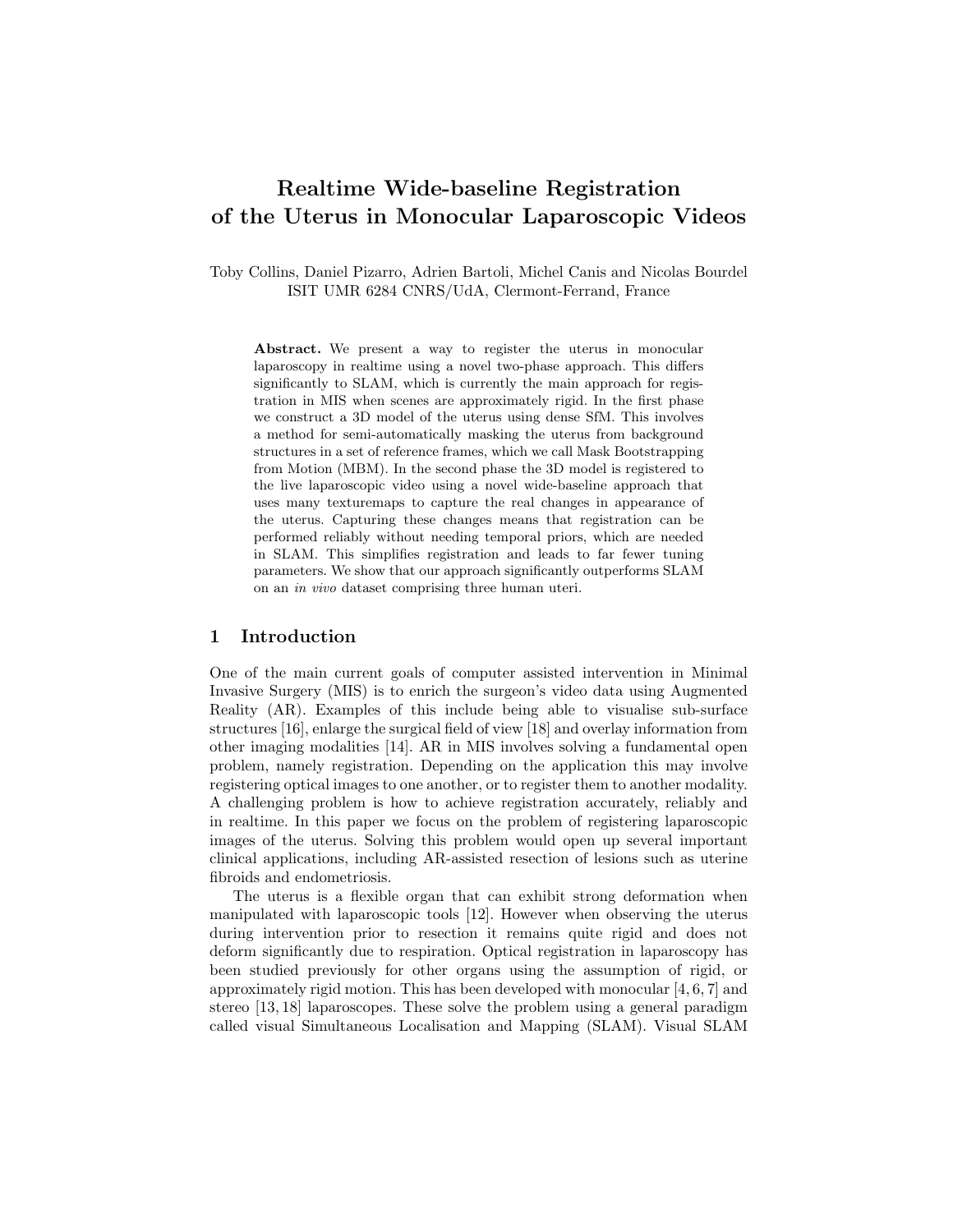relies only on raw optical data, and does not need other hardware such as magnetic [14] or optical [16] tracking devices. SLAM involves building a 3D representation of the environment, known as the map, and determining the rigid transform which positions the map in the camera's coordinate frame. The core challenge in SLAM is how to achieve data association. SLAM requires data association in two respects. The first is for map building. The second is for localisation, which is to determine where the map's points are located in a new input image. SLAM offers a fast solution to these problems and has found considerable success in man-made environments. However SLAM in MIS is still proving challenging. This is due to the repeated nature of tissue texture, rapid camera motion and photo-constancy violations caused by blood or mucous.

SLAM may also have difficulty when the scene is not globally rigid. When the scene is made up of independently moving structures SLAM can make errors by merging features from different structures into one map. This can occur if there are sections of video where the image motion is induced only by movement of the camera, at which point SLAM will merge features from the entire scene. This may then lead to localisation errors in later frames. For laparoscopic procedures involving the uterus a typical scene will comprise the uterus, ovaries, peritoneum, small intestine and bladder. In most procedures a cannula is inserted into the uterus through the vagina and is operated externally by an assistant. The assistant's hand movement may cause the uterus to move independently of the surrounding structures. As we will show, one cannot apply off-the-shelf monocular SLAM in these conditions because we have a registration and segmentation problem to solve. This amounts to computing binary masks which label pixels as either being on the uterus body or not. However achieving this automatically is difficult and has not been studied in the literature.

The focus of this work is to solve registration using a minimal amount of manual segmentation. A naive way to proceed would be to mask the uterus manually in one or more frames and enforce that SLAM uses features found only within the masks. However, there is no guarantee that SLAM will not eventually use features from surrounding organs, thus leading to mapping and localisation errors. By contrast it is infeasible to mask frames manually for every frame.

Proposed Approach and Registration Pipeline. Our solution is to step away from the SLAM paradigm and solve the mapping problem with dense multiview Structure-from-Motion (SfM) [8]. We use SfM to explicitly decouple the map building process from localisation. Using SfM has the advantage that data association is done without requiring input images come from a video. Rather, it works using a collection of unorganised images, and unlike SLAM assumes nothing about temporal continuity. We propose a SfM-based method for registering the uterus in two distinct phases. We illustrate this in Figure 1. Phase 1 involves estimating a dense 3D model of the uterus from a set of reference frames. These are recorded whilst the surgeon views the uterus from a range of different viewpoints. This involves a novel process that we call Mask Bootstrapping from Motion (MBM). The idea behind MBM is to use a small number of manually-segmented masks to bootstrap computing the masks in all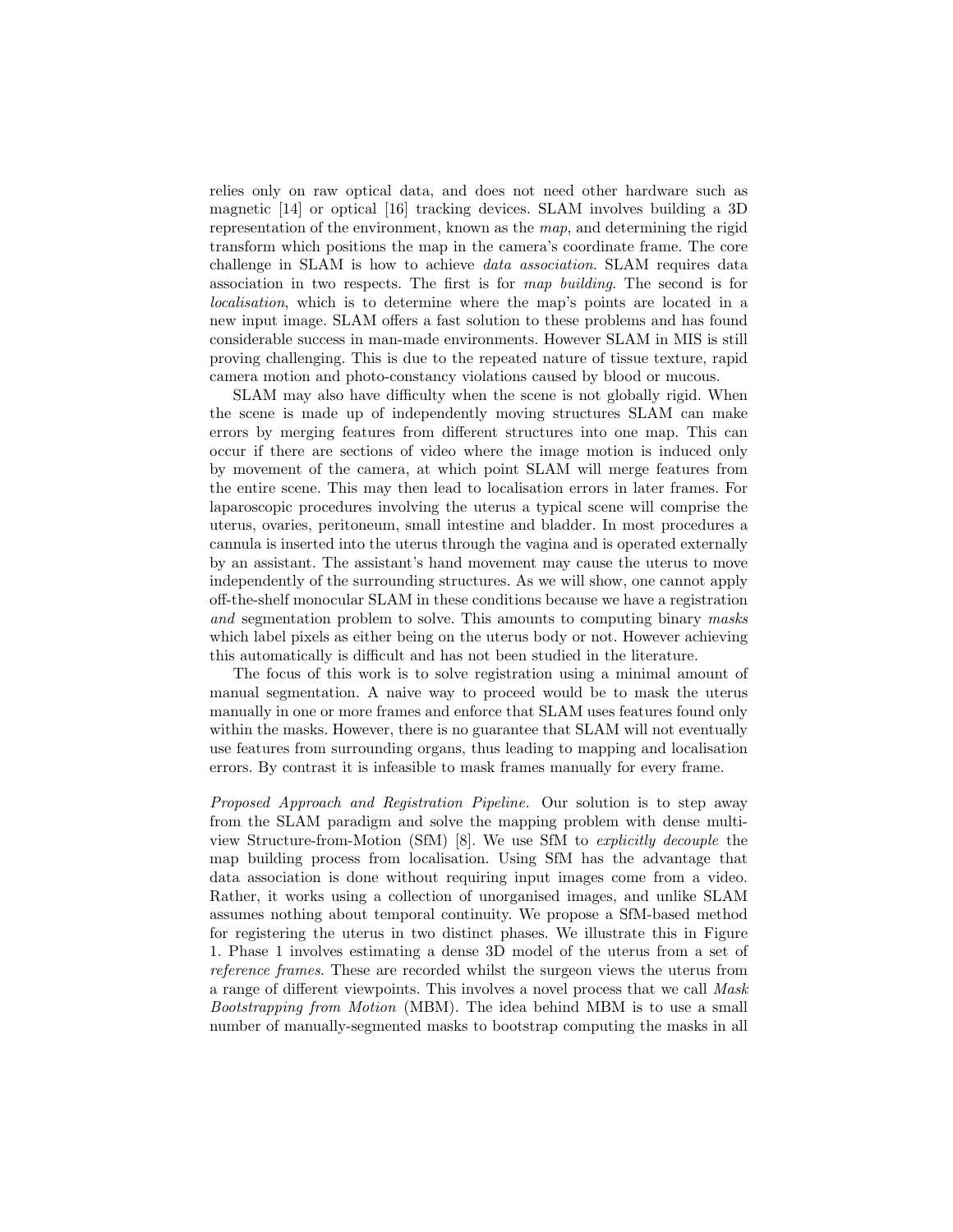

Fig. 1: Proposed approach pipeline divided into two phases. Phase 1 uses a reference video to construct a dense 3D surface model of the uterus. Phase 2 registers the model to new video frames in realtime.

reference frames. First a small number of reference frames are selected, called keyframes, which are masked manually. An initial dense 3D uterus model is computed using SfM with only these masked keyframes. The model is then registered to all other reference frames, and their masks are predicted using the model's projected silhouette. We then can use all reference frames and masks to compute a more accurate 3D model. Importantly, the masks do not need to be particularly accurate, because modern SfM algorithms are inherently robust. Rather the mask's job is to prevent confusion during SfM by background structures transforming according to different motion models.

Phase 2 involves using the 3D model from Phase 1 to register the uterus in realtime. In contrast to SLAM, we present a way to achieve this that does not rely on a prediction using the registration in previous frames. Rather each frame can be registered independently. This is achievable due to the rich appearance data provided by the model's many reference frames. We call this Wide-Baseline Multi-Texturemap Registration (WBMTR).

Materials. Data has been acquired with a standard Karl Stortz 10mm zerodegree HD laparoscope, capturing videos at  $25$ fps at  $1920 \times 1080$  pixels. The laparoscope was calibrated using standard methods immediately before intervention using OpenCV's calibration library. Algorithms have been implemented in a combination of C++ and CUDA, and run on a standard Intel i7 desktop PC with an NVidia GTX 660 CUDA-enabled graphics card.

# 2 Phase 1: Dense 3D Reconstruction using MBM

### 2.1 Creating the Exploratory Video and Frame Pre-processing

The exploratory video begins at the point during intervention after abdominal inflation, instrument and camera insertion and once the uterus has been localised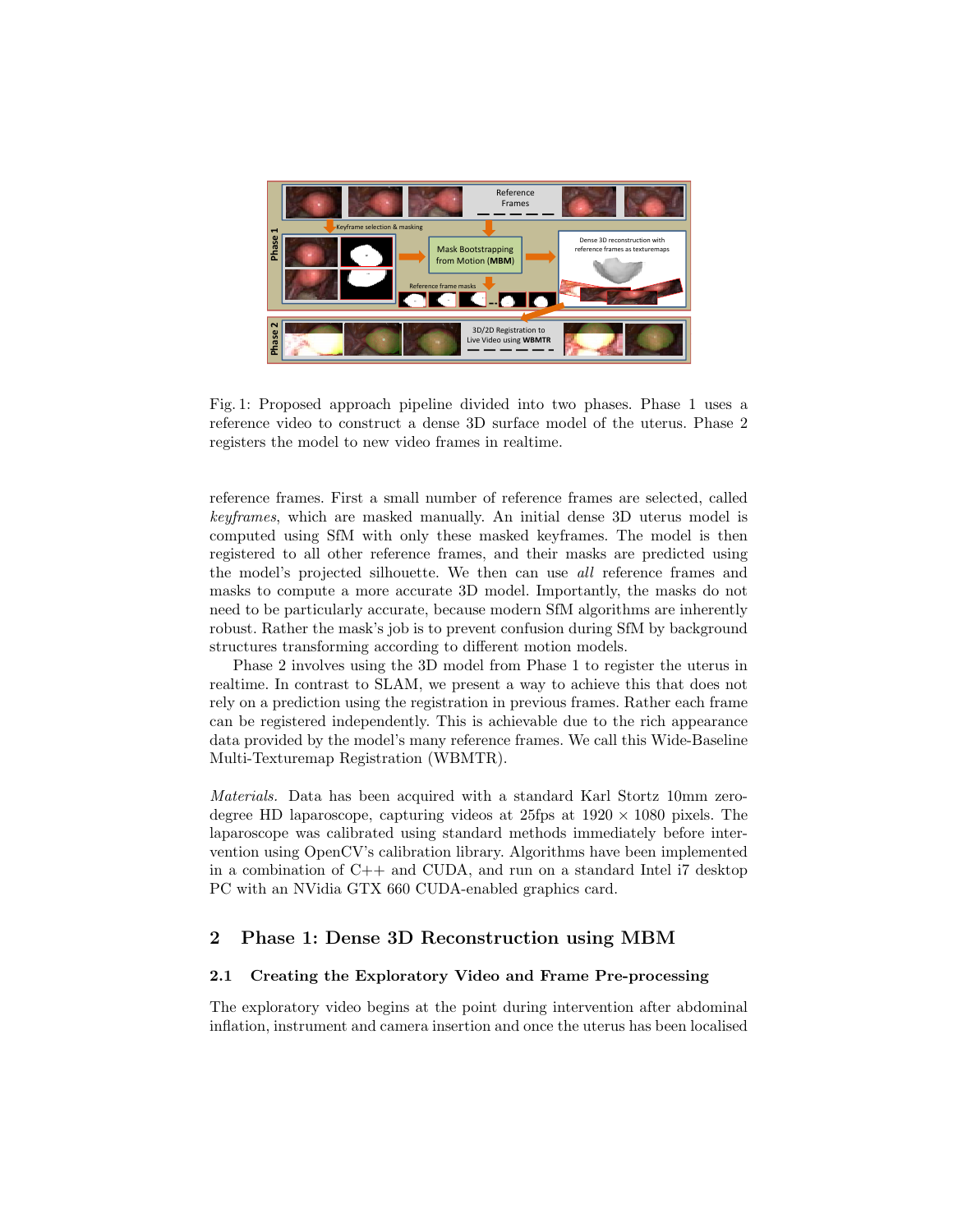by the surgeon. The goal of this video is two-fold. The first is to provide sufficient data so that the uterus body can be reconstructed with SfM. The second is to provide sufficiently different views of the uterus in order to capture how its appearance changes as it is viewed from different viewpoints. This second point is crucial for achieving reliable registration in Phase 2. To achieve these goals we capture the exploratory video in somewhat controlled conditions with a simple protocol. By contrast in Phase 2 the surgeon can view the uterus as they wish.

The protocol is as follows. The uterus is centred in the video so that the uterus fundus is fully visible to the camera (Figure 1, top keyframe). At this point video capture begins. The uterus is then tilted by manipulating the cannula to reveal the posterior side of its body (Figure 1, bottom keyframe). It is then moved in a rotary fashion to reveal lateral and anterior views. Once completed video capture stops. We denote the length in seconds of the exploratory video with T. In practice  $T \simeq 30$  seconds. From the capture we select a subset of 60 reference frames. We do this automatically by partitioning the video into 60 even time intervals:  $\{t_1, t_2, \ldots t_{60}\}$ . At each time  $t_k$  we create a local window comprising the frames at  $t_k \pm \frac{T}{60 \times 2}$ . From this window we select the sharpest frame. We do this by computing the response of a  $5 \times 5$  smooth Laplacian filter and measuring a robust maximum (specifically at the  $90<sup>th</sup>$  percentile). The frame with the highest robust maximum in the  $k^{th}$  interval is chosen to be the  $k^{th}$  reference frame. From the reference frames we select a subset of 8 uniformly-spaced keyframes. For each keyframe we create a mask by manually outlining the uterus body with an interactive polygon. This process is quick because the masks do not need to be particularly accurate, and takes approximately 1-2 minutes to perform.



Fig. 2: Mask Bootstrapping from Motion (MBM) applied to the uterus

#### 2.2 Mask Bootstrapping from Motion (MBM)

In Fig. 2 we have expanded out the MBM component in Fig. 1. MBM takes as inputs the set of keyframes and their respective masks. The first step of MBM is to perform dense SfM using the masked keyframes. Modern dense SfM works in two stages. The first stage is to perform sparse SfM using local features extracted from the images. The well established method for this is to estimate the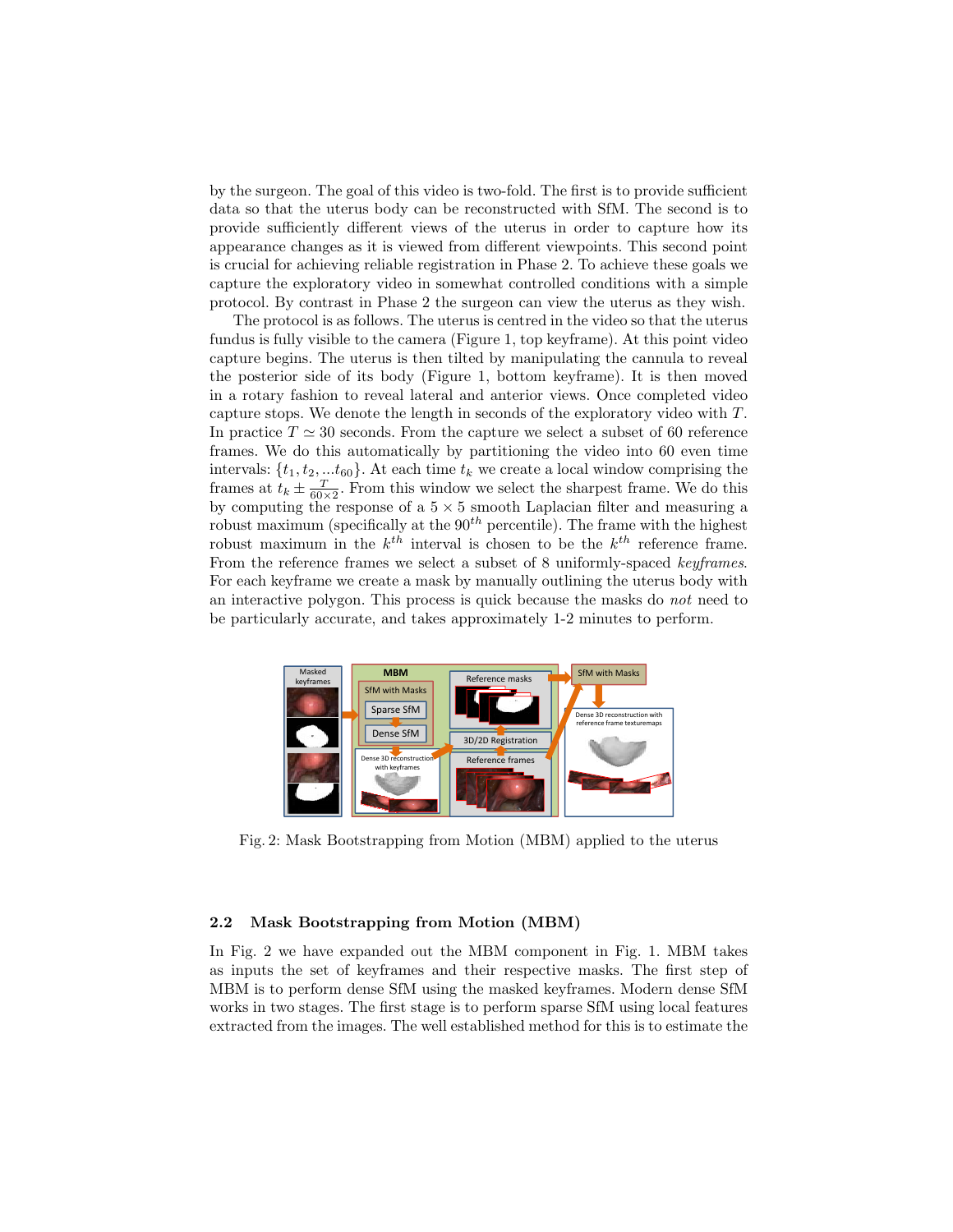camera poses from feature correspondences, and then refine them with bundle adjustment [8]. The second stage involves reconstructing a dense surface using multi-view stereo [17]. The masks come into play in both stages. In the first stage features are only used that lie within the masks. In the second stage only pixel information within the masks is used to constrain dense reconstruction. There exist several mature libraries for performing dense SfM. We have found good success for both the sparse and dense stages using Agisoft's Photoscan [1]. For reconstructing the uterus we did not need to change Photoscan's default parameters for mesh smoothness and resolution. With a set of 8 keyframes Sparse SfM takes about 15 seconds on our hardware and Dense SfM takes about 1 minute, returning a 3D model in the order of 20,000 vertices.

The next stage of MBM is to take this 3D model and perform registration using WBMTR for the remaining reference frames. We postpone details of WBMTR to  $\S$ 3, as it is the same algorithm used for live registration. For each reference frame WBMTR either gives us the model's 3D pose, or it returns a failure to register. For all frames with 3D pose estimates, we render the model with OpenGL and compute the model's silhouette. We then morphologically dilate the silhouette to grow its area to allow the next run of SfM to be able to discover more of the uterus surface. Empirically we have found a dilation of about 15% area to be effective. There is a compromise here, as we do not want significant background regions being included in the masks. We then pass the reference images and their masks back to dense SfM, which returns a second 3D surface model, and the 3D poses of the model with respect to the reference frames. Sometimes it may fail to estimate pose. The reasons for this are the same as the reason why WBMTR may fail, chiefly if there is excessive motion blur. We call the set of reference images for which pose was estimated the *texturemap* images. We use this term because these images allow us to texturemap the model. However unlike traditional texturemapping where the images are combined to form a single aggregated texturemap, we keep all texturemap images. By doing so we capture the real changes of appearance of the uterus as it is viewed from different viewpoints. This is important because state-of-the-art feature detectors and descriptors can still have difficulty in handling viewpoint changes due to the complex interaction between tissue reflectance, illumination angle and surface orientation. When we use many texturemap images, we are reducing the requirement for features to be invariant to these changes.

# 3 Phase 2: Wide-Baseline Multi-Texturemap Registration

In this section we describe WBMTR for registering the 3D model in realtime. WBMTR is a feature-based method. That is, registration is achieved by determining feature correspondences between the 3D model's texturemaps and a given input image. Unlike SLAM, WBMTR requires no initial pose estimate.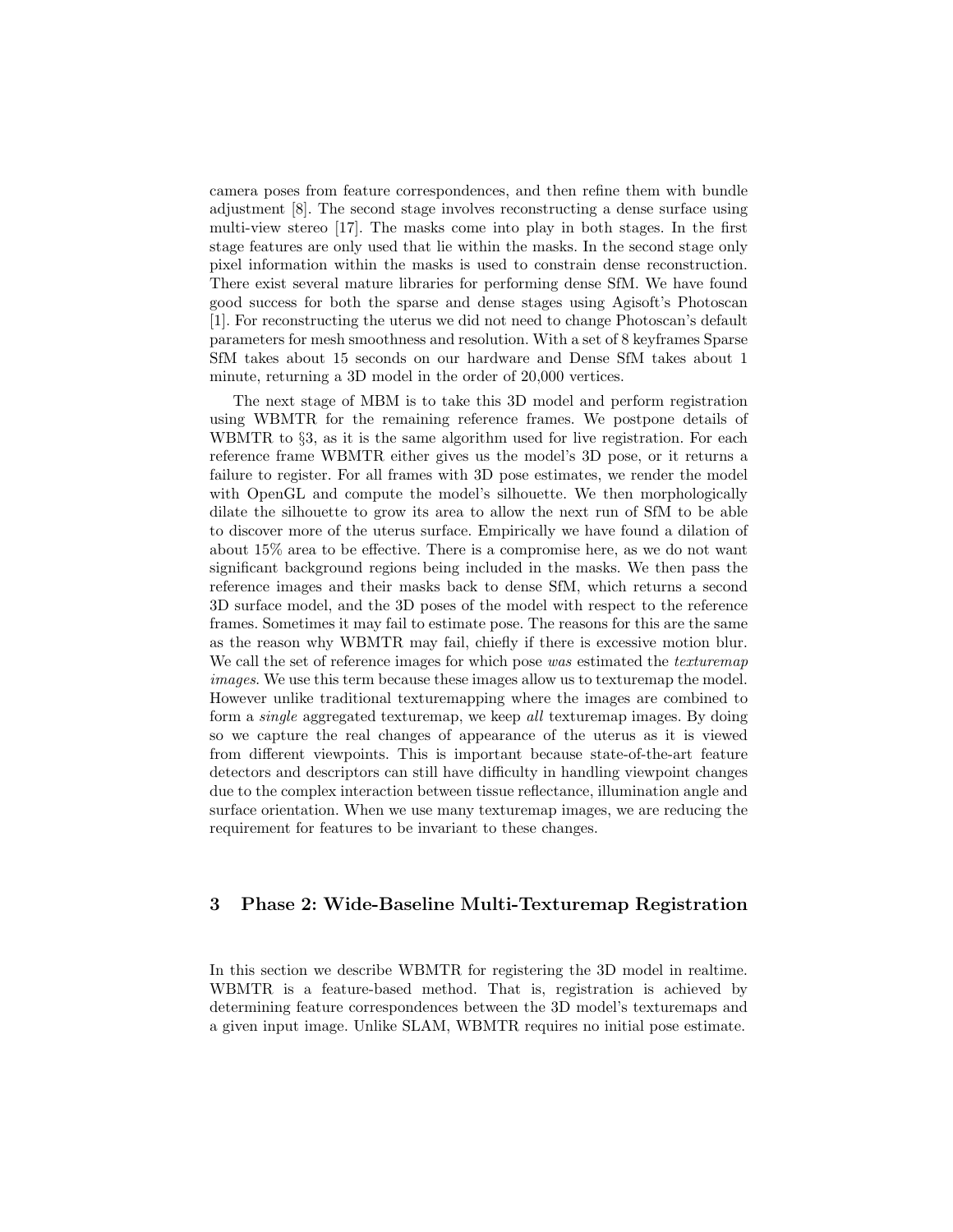#### 3.1 Preparing the Model for Registration

For each texturemap image, we render the 3D model with OpenGL and store the corresponding 3D position of all pixels that lie within the model's silhouette. Using this we can immediately determine the 3D positions of any 2D image features located within the model's silhouette. Note that without computing a dense 3D model this is not possible in general. For each texturemap image we extract a large set of image features. Specifically we use GPU-SURF features [2] because they can be computed very quickly and, as shown in the evaluation section, work well for the uterus. Similar or better accuracy would be expected with SIFT [11], however these are far slower to compute. We use OpenCV's GPU-SURF implementation with default settings, giving descriptors of length  $d = 128$ bytes. For a typical  $1920 \times 1080$  images of the uterus, between 70-500 features are usually found, taking less than 10ms with our hardware. We use the average of the green and blue channels to compute features, rather than the standard approach of using average intensity. The reason is that green and blue light penetrates human tissue superficially and do not exhibit as much sub-surface scattering as with red light. The difference is very prominent with the uterus [3]. To mitigate tracking specularities we detect saturated pixels as those with intensity greater than 250, and any feature that lies within 5 pixels to a saturated pixel is discarded. We concatenate the features from all texturemap images into a single list, represented by  $\mathcal{F} = \{(\mathbf{x}_m, I_m, \mathbf{d}_m)\}\$ , where  $\mathbf{x}_m$  denotes the  $m^{th}$ feature's 3D position in the model coordinate frame,  $I_m$  denotes the index of the texturemap from which it was detected and  $\mathbf{d}_m$  denotes its descriptor.

#### 3.2 Registration

For a given input image we compute its GPU-SURF features using the average of its green and blue channels. We denote this with the set  $\mathcal{G} = \{(\mathbf{y}_i, \tilde{\mathbf{d}}_i)\}\$ .  $\mathbf{y}_i$ denotes the  $i^{th}$  feature's image position and  $\tilde{\mathbf{d}}_i$  denotes its descriptor. WBMTR follows a RANSAC-based hypothesis and test framework [5]. Specifically this splits registration into three components. The first involves computing a set of candidate matches between  $\mathcal F$  and  $\mathcal G$ . The second involves searching for a pose hypothesis that can best explain these matches. The third involves taking the best hypothesis and refining with efficient gradient-based optimisation [10].

Computing candidate matches. Candidate matches are found between  $\mathcal F$  and  $\mathcal G$ as those pairs with  $(i)$  strong descriptor agreement and  $(ii)$  have a low likelihood of being false. (ii) can be achieved with Lowe's Ratio Test  $(LRT)$  [11]. For each member of  $\mathcal F$  we compute the member in  $\mathcal G$  with the nearest descriptor. If this descriptor distance is less than  $\tau$  times the distance to the second nearest descriptor in  $\mathcal{G}$ , it is deemed a candidate match. The LRT is very standard in feature-based pose estimation and we use a default value of  $\tau = 0.8$ . A novelty of using *multiple* texturemaps is that we can also exploit match *coherence*. What we mean by coherence is that correct matches are likely to be those which come from similar texturemap images. Enforcing coherence can reduce false matches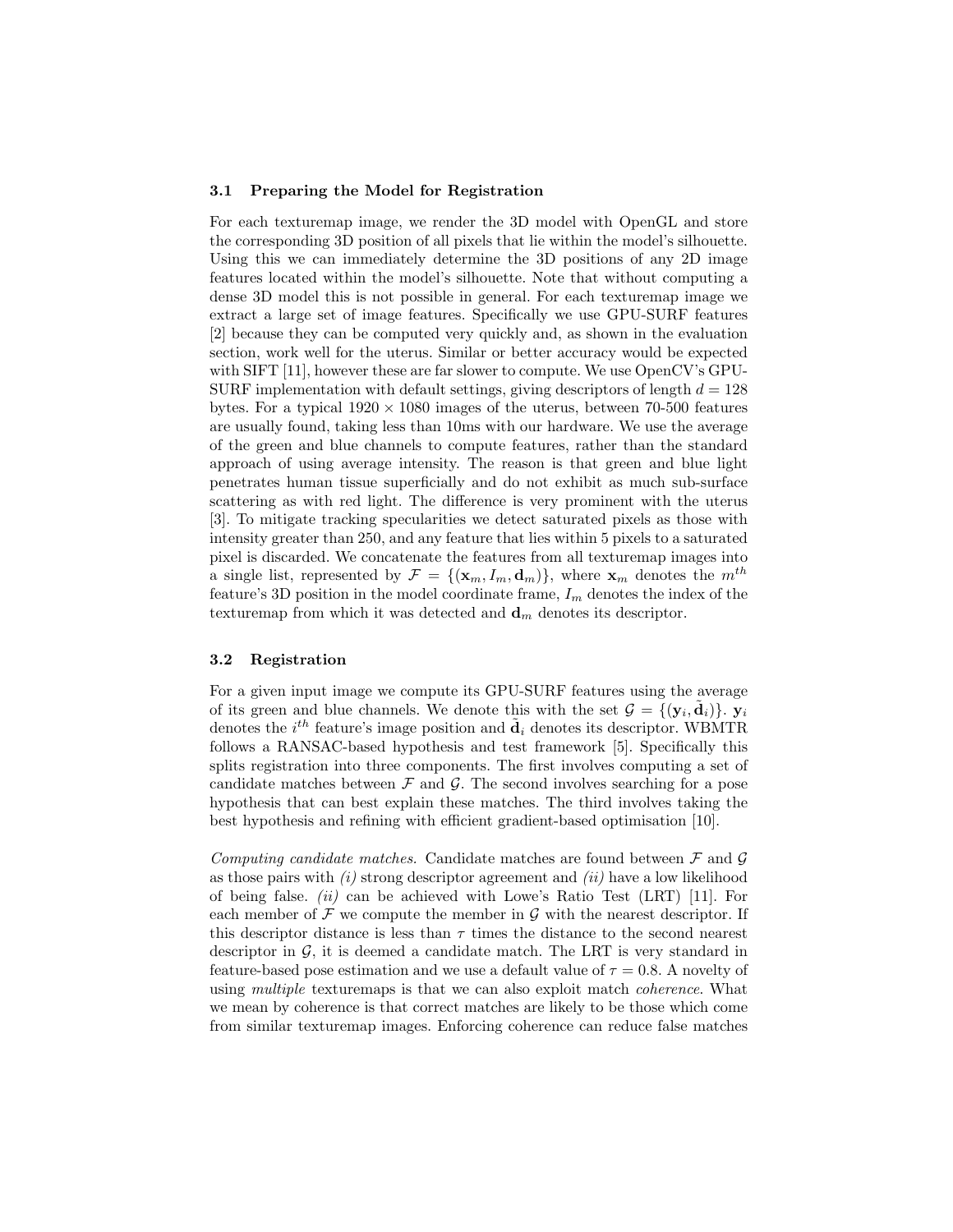because it prevents matches occurring from wildly different texturemaps. We enforce coherence with a winner-takes-all strategy. We first find the index I<sup>\*</sup> of the texturemap with the most amount of candidate matches after applying LRT. This indicates the texturemap image which is 'closest' to the input image. Because SURF is invariant to scale changes and image rotation, close means a texturemap image which views the uterus from a similar viewpoint, up to a change in depth and a rotation of the laparoscope about its optical axis. We then recompute the candidate matches with LRT, but using only features from  $I^*$ . Performing these processes is very quick. This is because  $\mathcal F$  is completely pre-computed, and evaluating descriptor distances can be distributed trivially on the GPU.

Computing 3D pose. Given the set of candidate matches, we perform RANSAC to find the most compatible rigid 3D pose. This involves sampling many match subsets of size 4, and for each sample creating a pose hypothesis using PnP [10]. Each hypothesis is tested for support by measuring how many of the other matches are predicted well by the hypothesis. Sampling and hypotheses testing is very parallelisable, and we use OpenCV's existing implementation for this. There are two free parameters which govern performance. The first is the deviation  $\tau_r$ (in pixels) below which a match is considered to support a hypothesis. The second is the minimum number of matches  $n_c$  which must support a hypothesis. We have found good default values to be  $\tau_r = 12$  pixels and  $n_c = 15$ , and terminate RANSAC if more than 500 hypotheses have been sampled. If no pose has been found with more than  $n_c$  supported matches, then we say the uterus' pose cannot be estimated for that image.

# 4 Experimental Results

In this section we evaluate WBMTR using real in vivo data from three different human uteri captured before hysterectomy. We name these  $U_1$ ,  $U_2$  and  $U_3$ . The video data for each uterus is divided into two sections. The first is the exploratory section. The second is a *free-hand* section, where the surgical team observed the uterus but were free to move the laparoscope and cannula as they wished. The free section lasted approximately one minute and started immediately after the exploratory section.

Marker-based ground truth evaluation. Before starting the exploratory section, artificial markers were introduced on the uterus to give us accurate pose estimates that could be used for Ground-Truth (GT) evaluation. The surgeon marked the uterus with a coagulation instrument at 12-15 locations spread over the uterus body. This gave a set of small regions approximately 3mm in diameter which could be tracked. We show snapshots of these markers in Figure 3, middleleft column. We performed marker tracking using correlation-based tracking. The markers were tracked using a small patch surrounding each marker, and fitted using a 2D affine transform that was optimised with gradient descent. We manually verified the tracks, and manually initialised if the tracks became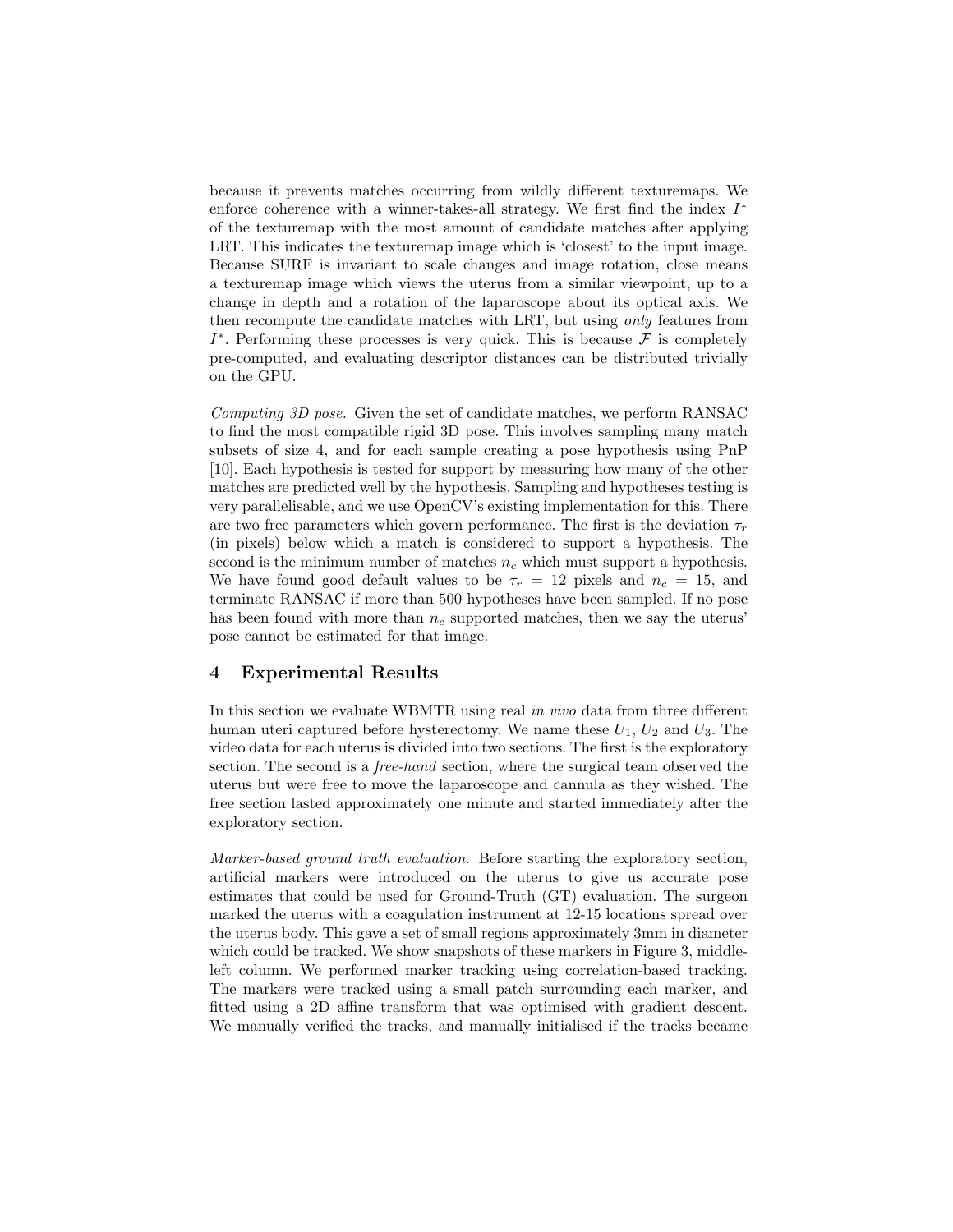lost. We then ran bundle adjustment [8] to compute the markers' positions in 3D, and the 3D poses of the uterus in each frame. If fewer than four markers were visible in a frame we said GT pose could not be estimated for that frame. Care was taken to avoid WBMTR exploiting the additional texture introduced by the markers. This was done by masking out the markers in each frame, thus preventing SURF from finding features on the markers.

Method comparison. We compared our method against the most recent SLAM system applied to laparoscopic images [7], which is based on EKF. The public code accompanying [7] uses FAST features [15]. We have found FAST to perform very poorly with the uterus because it comprises few corner-like features, and [7] could perform better using SURF features. We use this as the baseline method which we refer to as SLAM+SURF. We also tested the performance of PTAM [9]. However PTAM also uses FAST, and to work requires a good initialisation. This is done by tracking points in the first ten or so frames and performing SfM. For each uterus very few PTAM tracks could be found, despite the motion being smooth, and were insufficient to successfully initialise the maps.

We summarise the results of WBMTR against SLAM+SURF in Figure 4. The three rows correspond to results for the three uteri. We plot error with respect to position (in mm) in the first column, and error with respect to rotation (in degrees) in the second column. The vertical black line corresponds to the point in time when the exploratory section stopped, and the free-hand section started. WBMTR and SLAM+SURF give translation up to a global scale factor. This is a property of all visual SLAM and SfM methods. To give translation estimates in mm, it must be rescaled by a scale factor given by GT. For both methods, this was done by computing the least-squares scale factor which minimised the translation error with respect to GT. We can see from Figure 4 that WBMTR significantly outperformed SLAM+SURF, with respect to rotation and translation, and across both the exploratory and freehand sections. As time increases the translation error of  $SLAM+SURF$  steadily increases, indicating that it suffers significant pose estimation drift. By contrast WBMTR suffers no such drift, and the translation error is usually below 2mm. There are some error spikes in WBMTR, particularly in the free-hand sections. This occurs when the uterus is only partially visible to the camera. In these cases only features on a fraction of the surface can be estimated, and hence we have fewer features with which to constrain pose. There are some gaps in the graphs for which error could not be computed. These occur when fewer than four markers were visible in a frame. In the third column of Figure 4 we show the 3D trajectories of the camera estimated by WBMTR and SLAM+SURF. GT is shown as blue dots. Here the performance improvement of WBMTR over SLAM+SURF is very clear. In the third and fourth columns of Figure 3 we show snapshots of the registered 3D model overlaid in two frames. One can see WBMTR handles cases when the surface is partially visible and occluded by tools. Note that the boundary of the reconstructed 3D model should not necessarily align to the occluding contour of the uterus in the image. This is because the 3D models are only partially reconstructed by SfM. The boundary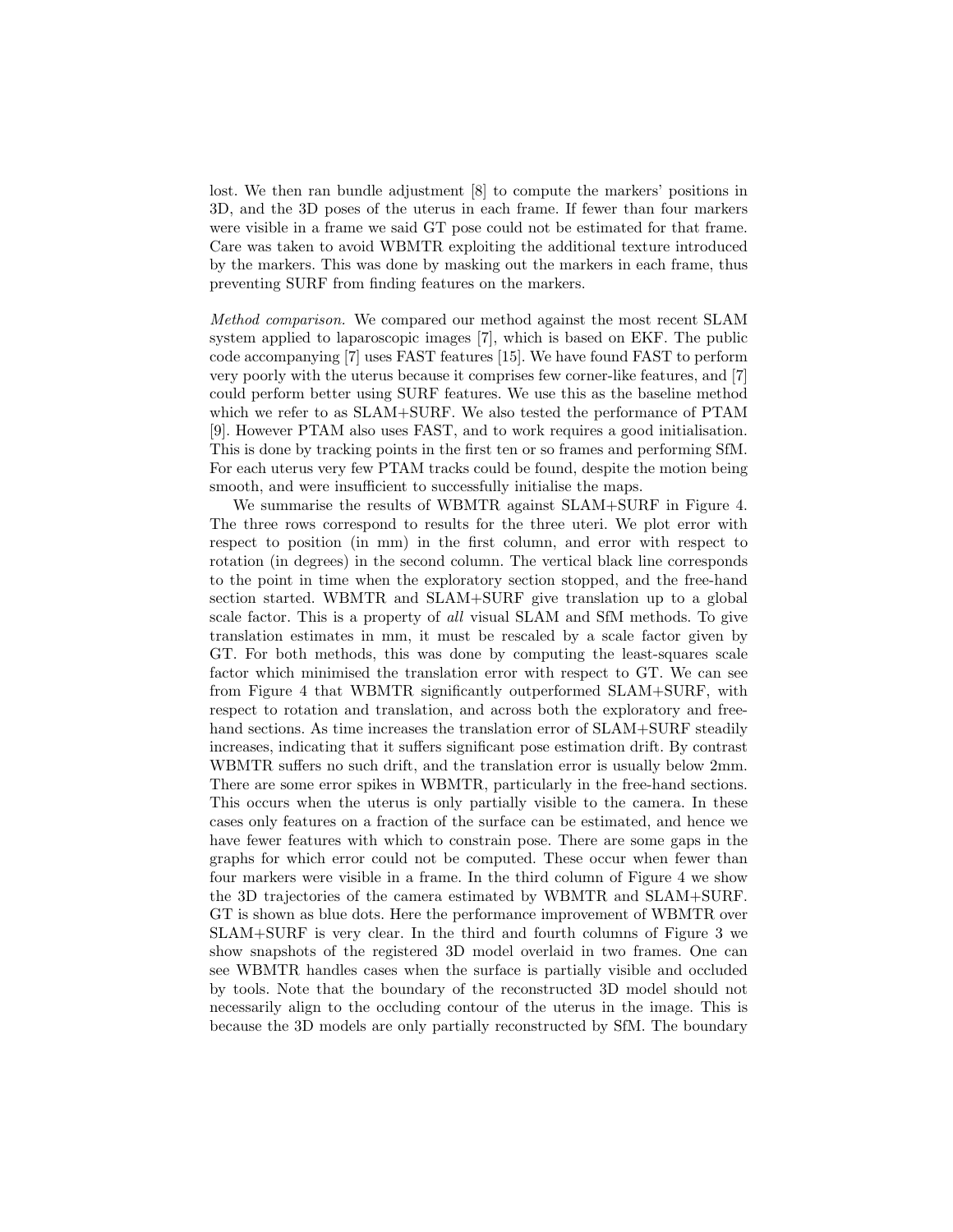does not correspond to anything physical, but rather the region on the uterus for which SfM could reconstruct shape.



Fig. 3: Column 1: the dense 3D models built in Phase 1. Column 2: the coagulation markers. Columns 3&4: the registered models using WBMTR.

# 5 Conclusion and Future Work

We have presented a reliable and fast way to register the uterus in monocular laparoscopy using a novel two-phase approach. The approach differs to SLAM by decoupling 3D mapping and segmentation (done in Phase 1) from live registration (done in Phase 2). Phase 2 is achieved in realtime at approximately 26fps using standard hardware, and does not depend on successful registration in previous frames. It is thus simpler than EKF-SLAM and PTAM because it does not require switching between tracking and re-localisation. We have shown that our approach significantly outperforms EKF-SLAM for this problem. In the future we aim to enlarge our evaluation dataset and to explore the new opportunities that our method opens up for AR-assisted resection planning in uterine laparosurgery.

## References

- 1. Agisoft: Photoscan, http://www.agisoft.ru/products/photoscan
- 2. Bay, H., Ess, A., Tuytelaars, T., Van Gool, L.: Speeded-up robust features (SURF). Comput. Vis. Image Underst. 110(3) (Jun 2008)
- 3. Collins, T., Bartoli, A.: Towards live monocular 3D laparoscopy using shading and specularity information. In: IPCAI. pp. 11–21 (2012)
- 4. Davison, A.J., Reid, I.D., Molton, N.D., Stasse, O.: MonoSLAM: Real-time single camera SLAM. PAMI 29(6), 1052–1067 (2007)
- 5. Fischler, M.A., Bolles, R.C.: Random sample consensus. Commun. ACM (1981)
- 6. Grasa, O.G., Civera, J., Guemes, A., Muoz, V., Montiel, J.M.M.: EKF monocular SLAM 3D modeling, measuring and augmented reality from endoscope image sequences. In: AEMI-ARCAI (2009)
- 7. Grasa, O.G., Civera, J., Montiel, J.M.M.: EKF monocular SLAM with relocalization for laparoscopic sequences. In: ICRA (2011)